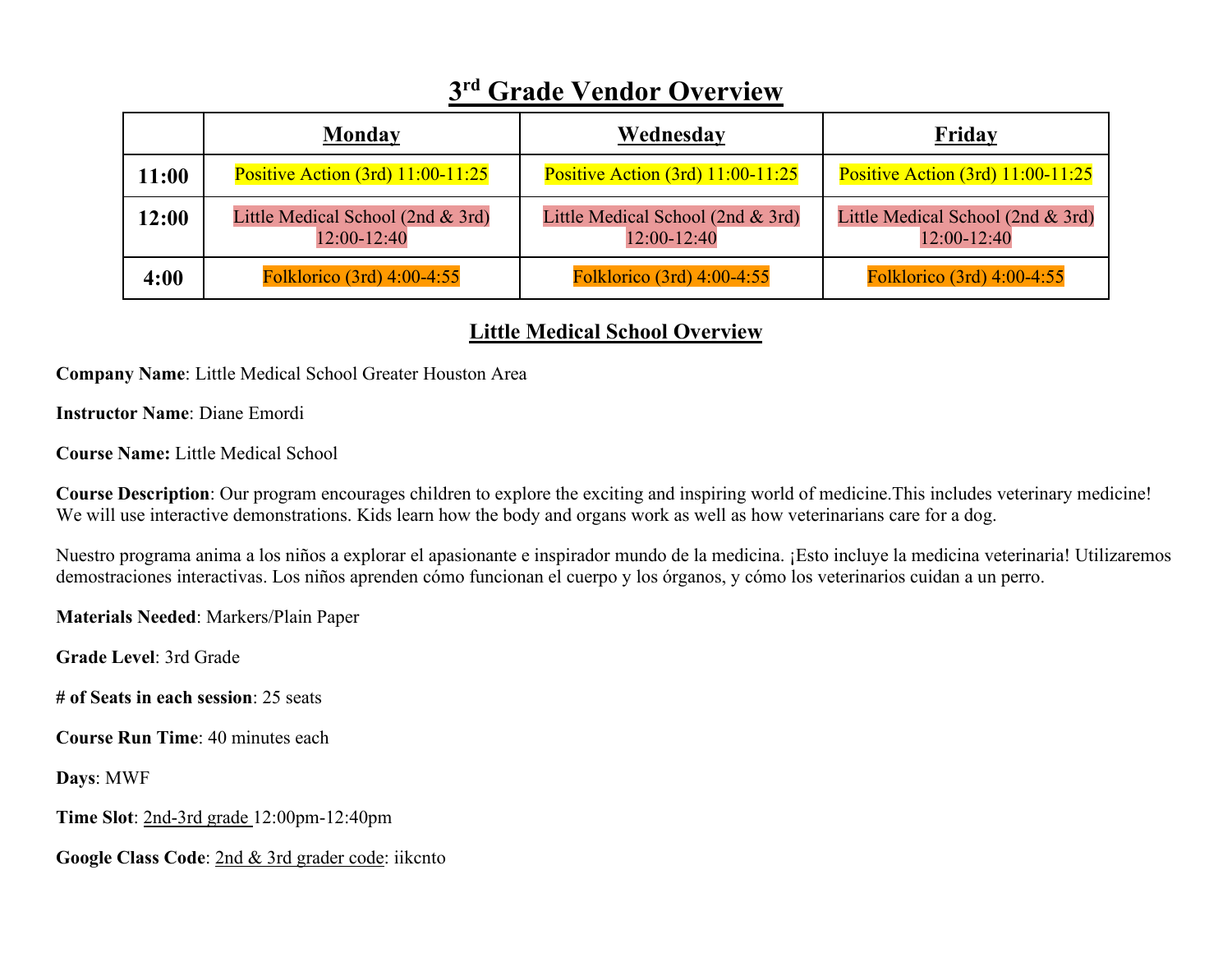#### **Positive Action Overview**

**Company Name**: InnerChange

#### **Instructor Name**: Ms. Carpenter

**Course Name:** Positive Action

**Course Description**: Positive Action is an evidence-based comprehensive social-emotional learning program that improves academics, behavior, and character, social, emotional, physical and mental health. The mission of the Positive Action System is to promote positive actions to empower greatness in individuals as they participate in their before/after-school programs, schools, families and communities, so they live happy, healthy and successful lives and also to empower greatness in families, schools and communities themselves. Using Positive Action provides a safe environment for kids, helps working families, provides motivation to achieve, builds positive skills in the physical, intellectual, social, and emotional areas, and improves academic achievement. It promotes leadership, cooperation, respect, positive relationships based on positive communication, conflict resolution, self-management, and decision-making and problem-solving skills.

Positive Action es un programa integral de aprendizaje socioemocional basado en la evidencia que mejora los aspectos académicos, el comportamiento y la salud social, emocional, física y mental. La misión del Sistema de Acción Positiva es promover acciones positivas para potenciar la grandeza en las personas a medida que participan en sus programas antes y después de la escuela, escuelas, familias y comunidades, para que vivan vidas felices, saludables y exitosas y también para potenciar la grandeza en familias, escuelas y comunidades mismas. El uso de la Acción Positiva proporciona un entorno seguro para los niños, ayuda a las familias trabajadoras, proporciona motivación para lograr, desarrolla habilidades positivas en las áreas física, intelectual, social y emocional, y mejora el rendimiento académico. Promueve el liderazgo, la cooperación, el respeto, las relaciones positivas basadas en la comunicación positiva, la resolución de conflictos, la autogestión y las habilidades de toma de decisiones y resolución de problemas.

**Materials Needed**: Pen or pencil, Homemade journal

**Grade Level**: 3rd Grade

**# of Seats in each session**: 15 seats

**Course Run Time**: 25 minutes each

**Days**: MWF

**Time Slot**: 3rd grade 11:00-11:25

**Google Class Code**: 3rd grade vxli6ot